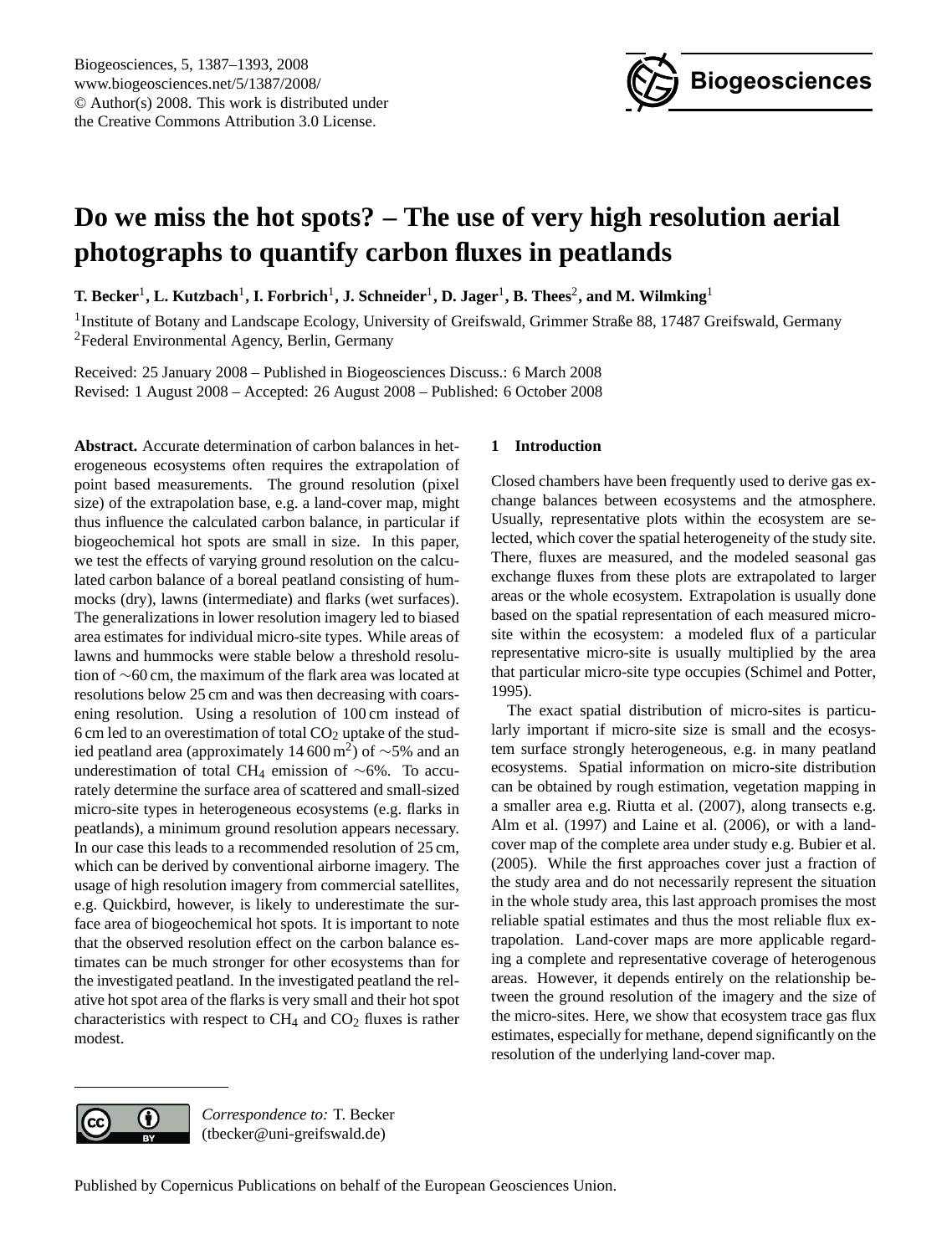

<span id="page-1-0"></span>**Fig. 1.** Location of the study site in Finland, indicated by the red point.

#### **2 Study site**

The peatland "Salmisuo" is located at  $62°47'$  N,  $30°56'E$ , in Eastern Finland (Fig. [1\)](#page-1-0), and is generally classified as an oligotrophic low-sedge pine fen [\(Saarnio et al.,](#page-6-3) [1997\)](#page-6-3). Climatic conditions represent the boreal forest climate [\(Strahler](#page-6-4) [and Strahler,](#page-6-4) [2005\)](#page-6-4) with a mean annual air temperature of +2.1◦C and a mean annual precipitation of 667 mm (years: 1971–2000 in [Finnish Meteorological Institute,](#page-5-2) [2002\)](#page-5-2). The surface of the peatland consists of three main vegetation communities, which follow the microtopography. Hummocks are elevated and drier areas (*Pinus sylvesteris*, *Andromeda polifolia*, *Sphagnum fuscum*), lawns are intermediate areas with respect to moisture conditions (*Eriophorum vaginatum*, *Sphagnum balticum*, *Sphagnum papillosum*), and flarks are wet areas (*Scheuchzeria palustris*, *Sphagnum balticum*).

#### **3 Methods**

The calculated carbon balance for this study is based on (1) plot-scale quantification of carbon dioxide  $(CO_2)$  and methane (CH4) exchange fluxes using closed chambers over 50 days, (2) a hydrological part to estimate the lateral carbon losses by dissolved organic carbon (DOC) and 3) a remote sensing part to map the spatial distribution of micro-sites.

## 3.1 Gas flux measurements and carbon budget calculation

For this study, we analyzed  $CO<sub>2</sub>$  and  $CH<sub>4</sub>$  emission for the time period 26 July 2005–13 September 2005 (50 days): fluxes of  $CO<sub>2</sub>$  and  $CH<sub>4</sub>$  were measured with the closed chamber technique [\(Kutzbach et al.,](#page-5-3) [2007a;](#page-5-3) [Saarnio et al.,](#page-6-3) [1997\)](#page-6-3).

Sample plots have been chosen by the three dominant types of micro-sites (flarks, lawns and hummocks). For every micro-site type four replicate sample plots have been selected to develop micro-site emission models covering the spatial variability within the micro-site type.

 $CO<sub>2</sub>$  and  $CH<sub>4</sub>$  fluxes were measured once a week. The CO<sup>2</sup> measurements were performed over 24 h. For determination of net ecosystem  $CO<sub>2</sub>$  exchange, we employed a transparent chamber  $(60 \text{ cm} \times 60 \text{ cm} \times 32 \text{ cm})$  with an automatic cooling system which kept the headspace air temperature within approximately 1◦C of the ambient temperature. The CH<sup>4</sup> flux measurements were conducted using aluminum chambers. The  $CO<sub>2</sub>$  concentrations were measured using a  $CO<sub>2</sub>/H<sub>2</sub>O$  infrared gas analyzer (LI-840, Licor, USA).  $CO<sub>2</sub>$  readings were taken at 1 s intervals over 120 s. During the CH<sup>4</sup> flux measurements, four headspace samples were taken every 4 min from the chamber in a 16 min time period. CH<sup>4</sup> concentration in the syringes were analyzed one day after sampling with a gas chromatograph (Shimadzu 14- A) equipped with a flame ionisation detector. The gas fluxes were calculated from the concentration increase in the chamber headspace over time applying nonlinear exponential regression for  $CO<sub>2</sub>$  [\(Kutzbach et al.,](#page-5-3) [2007a\)](#page-5-3) and linear regression for CH<sub>4</sub>.

The seasonal exchange was calculated using models which have been developed for the research site: in case of CH<sub>4</sub>, we applied a non-linear function with peat temperature in 20 cm depth and water table as predictor variables [\(Saarnio et al.,](#page-6-3) [1997\)](#page-6-3) and subsequently tested for their significance. Due to insignificance of the influence of the water table we used the following formula:

<span id="page-1-1"></span>
$$
F_{\text{CH4}} = \exp(a_1 + a_2 \times T_{\text{peak}}),\tag{1}
$$

where  $a_1$  and  $a_2$  are fitting parameters and  $T_{\text{peak}}$  is the peat temperature in 20 cm depth.

The  $CO<sub>2</sub>$  exchange fluxes were modelled by a nonlinear function of the form:

<span id="page-1-2"></span>
$$
F_{\rm CO2} = \frac{b_1 \times T_{\rm air} \times \rm PAR}{b_2 + \rm PAR} + b_3 \times \exp(b_4 \times T_{\rm air}),\tag{2}
$$

where  $T_{\text{air}}$  is air temperature, PAR is photosynthetically active radiation and  $b_1$ ,  $b_2$ ,  $b_3$  and  $b_4$  are fitting parameters. The first part of the equation including the parameters  $b_1$  and  $b_2$  represents the control of micro-site photosysthesis [\(Ket](#page-5-4)[tunen,](#page-5-4) [2000\)](#page-5-4), the second part with the parameters  $b_3$  and b<sup>4</sup> represents the control of micro-site respiration [\(Kutzbach](#page-6-5) [et al.,](#page-6-5) [2007b\)](#page-6-5).

Contrasting the results by [Saarnio et al.](#page-6-3) [\(1997\)](#page-6-3) the model did not explain the hummock emissions significantly (Table [1\)](#page-2-0).

Hence hummock emission was calculated by monthly mean emission. Finally, the modelled time series were integrated to derive the total amount emitted over the 50-day investigation period.

# 3.2 Dissolved organic carbon export

Dissolved organic carbon (DOC) export was calculated by multiplying daily surface runoff with average daily DOC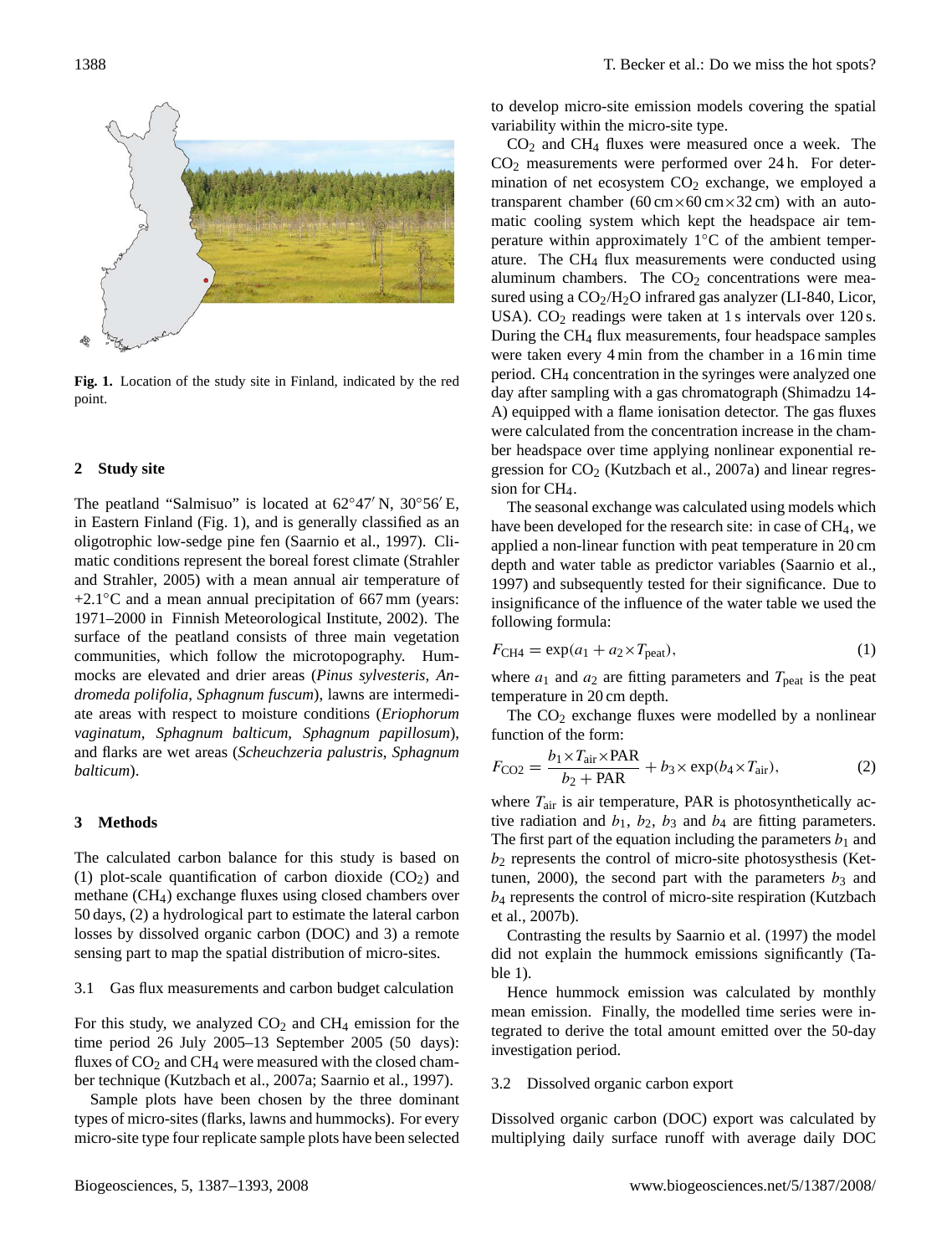| <b>Table 1.</b> Model characteristics of Eqs. 1 and 2 where <i>n</i> is the number of samples, $b_1-b_4$ and $a_1$ , $a_2$ are fitting parameters, $\pm$ is the 95% |  |  |  |  |
|---------------------------------------------------------------------------------------------------------------------------------------------------------------------|--|--|--|--|
| confidence interval of the fitting parameters, $r^2$ is the coefficient of determination and $\sigma_{res}$ is the standard deviation of the residuals.             |  |  |  |  |

<span id="page-2-0"></span>

| CO <sub>2</sub> |                  |                |      |        |        |       |       |       |      |           |                    |
|-----------------|------------------|----------------|------|--------|--------|-------|-------|-------|------|-----------|--------------------|
|                 | $\boldsymbol{n}$ | b <sub>1</sub> | 士    | $b_2$  | 士      | $b_3$ | 士     | $b_4$ | 士    | $r^2$     | $\sigma$ res       |
| flarks          | 100              | $-12.21$       | 1.52 | 254.70 | 103.76 | 11.91 | 5.53  | 0.11  | 0.03 | $0.87***$ | 24.82              |
| lawns           | 103              | $-20.98$       | 3.03 | 315.82 | 131.07 | 7.07  | 3.78  | 0.16  | 0.03 | $0.85***$ | 40.40              |
| hummocks        | 104              | $-27.43$       | 5.29 | 336.74 | 190.78 | 24.02 | 17.06 | 0.10  | 0.04 | $0.77***$ | 73.73              |
| CH <sub>4</sub> |                  |                |      |        |        |       |       |       |      |           |                    |
|                 | $\boldsymbol{n}$ | $a_1$          | 士    | $a_2$  | 士      |       |       |       |      | $r^2$     | $\sigma_{\rm res}$ |
| flarks          | 8                | 2.65           | 0.88 | 0.14   | 0.06   |       |       |       |      | $0.87**$  | 8.62               |
| lawns           | 9                | 2.23           | 1.41 | 0.11   | 0.10   |       |       |       |      | $0.55*$   | 7.91               |
| hummocks        | 8                |                |      |        |        |       |       |       |      |           |                    |

∗∗∗ *p*<0.001, ∗∗ *p*<0.01, <sup>∗</sup> *p*<0.05

mass per volume concentrations ([DOC]); measurements were undertaken at a ditch collecting the peatland outflow. [DOC] was determined by daily water sampling and subsequent analysis of UV absorbance at 254 nm in a double beam UV/VIS spectrophotometer. For calibration of the UV/VIS spectrophotometer, a selection of samples was analyzed with a Shimadzu 5000-A TOC analyzer for their [DOC] to establish a linear regression function between UV absorption and [DOC]. Discharge was measured by a sharp-crested v-notch weir. Discharge values were logged every 15 min and subsequently integrated to daily runoff values. The resulting daily DOC flux rates in the stream were converted to export values per unit area (in  $gC/m^2$ ) through integration over time and then divided by the catchment area size  $(365\,000\,\text{m}^2)$ .

## 3.3 Remote sensing

The remote sensing task was covered by very high resolution imagery taken from a helium filled dirigible on 10 August 2006. The dirigible with a volume of  $2 \text{ m}^3$  was capable to lift 1 kg of payload and was with its tail fins well equipped to be more stable in the air than a balloon (Fig. [2\)](#page-2-1). At the bottom of the dirigible, a camera rig was attached that held the camera in an almost nadir position.

To obtain the imagery, we utilized a 7 megapixel point & shot camera (Canon Powershot G6) combined with a 2 gigabyte storage medium. This setting provided us with the ability to obtain 100 raw data images (\*.crw) per flight session with a resolution of  $3072 \times 2304$  pixels and a shooting frequency of one image per minute. The restriction of 100 images was given by the software of the camera. The ground resolution of these imagery depends very much on the flying height of the platform (e.g. ∼5 cm at a flying height of 130 m above the ground). The total costs for the setup, including the helium, was about 1600  $\epsilon$ .

For further processing, the imagery was georectified using a grid of ground control points (GCPs). The grid had



**Fig. 2.** Helium filled dirigible with tail fins; the envelop is inflated only by the gas pressure.

<span id="page-2-1"></span>a cellwidth of about 50 m, and the position of every GCP was measured with a differential global positioning system. The average horizontal accuracy of these measurements was 35 cm.

In order to get a reasonable amount of GCPs for georectification and at the same time a very high ground resolution, a flying height of ∼150 m above the ground was chosen, offering a ground resolution of about 6 cm and a minimum of 6 GCPs in every image.

To simulate different flying heights of the dirigible, we coarsened the ground resolution from 6 cm to 10 cm and further in steps of 5 cm up to a resolution of 100 cm. By coarsening the resolution up to 100 cm we cover the range from very high resolution airborne imagery to very high resolution commercial satellite imagery (e.g. QuickBird 2 (61 cm) and IKONOS 2 (100 cm)). Coarsening the resolution was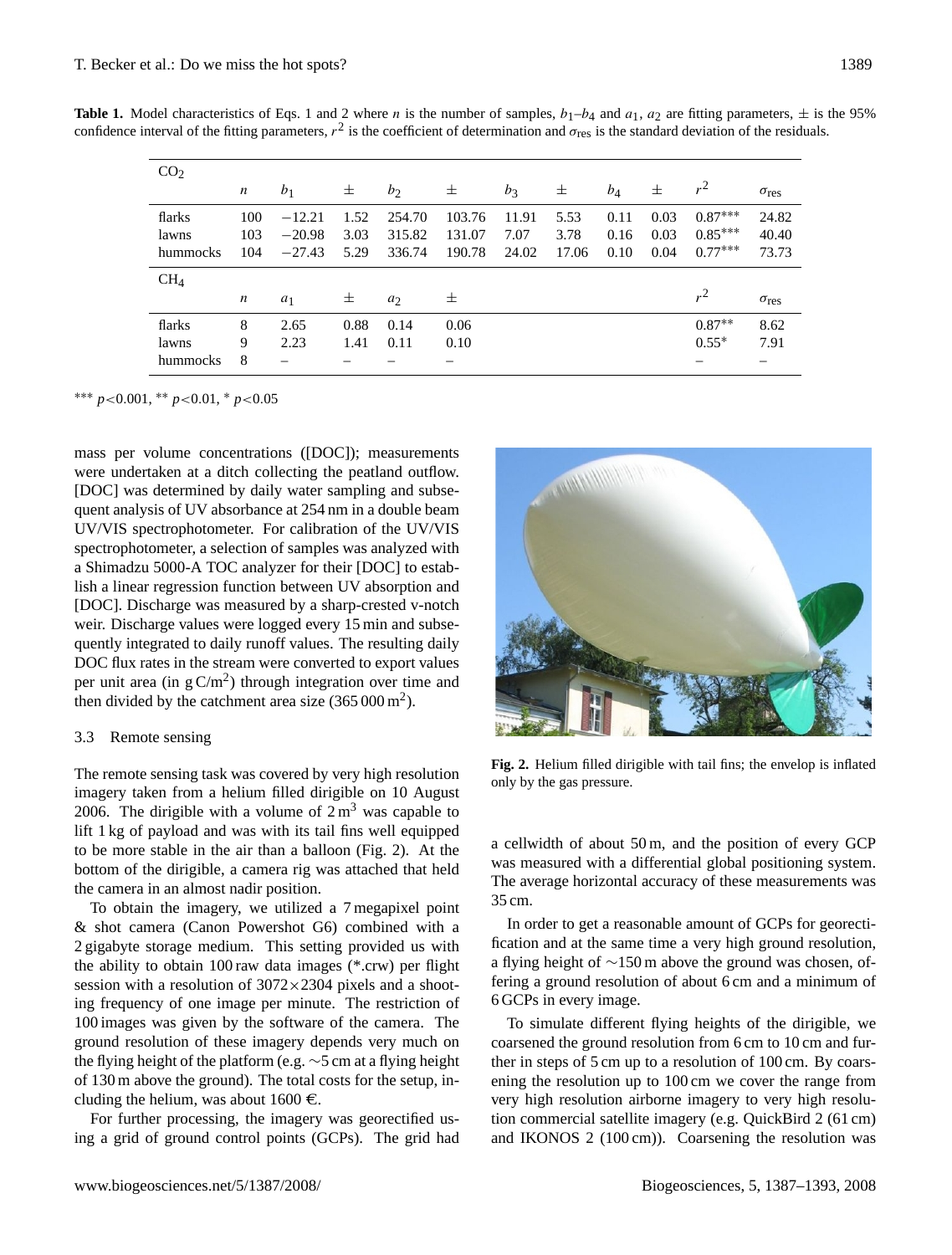

<span id="page-3-0"></span>**Fig. 3.** Result of the maximum likelihood classification at a ground resolution of 6 cm; green=flarks, beige=lawns, brown=hummocks, dark gray=shadow, white=boardwalk and dead trees; data are presented in the coordinate system of UTM zone 36N, WGS 84, unit=meter.

done during the process of georectification in ER Mapper Professional 7.1 of ER Mapper, using the nearest neighbor algorithm to resample the imagery to the desired resolution. We used the nearest neighbor resampling because it is copying actual data values of the closest datapoint to the cell in the output dataset and does not alter the original input pixel values [\(Lillesand and Kiefer,](#page-6-6) [1994\)](#page-6-6). Resampling of multispectral imagery using the nearest neighbor algorithm preserves the relationship between the different bands of the image [\(Earth Resource Mapping,](#page-5-5) [2006\)](#page-5-5).

The georectified imagery was classified in the next step, defining training areas with the typical spectral characteristics of the micro-site types and using a supervised classification with the maximum likelihood algorithm in ER Mapper 7.1 to search for all other pixels with similar spectral characteristics [\(Lillesand and Kiefer,](#page-6-6) [1994\)](#page-6-6). The resulting land cover map (Fig. [3\)](#page-3-0) was vectorized, using the Raster-To-Polygon function with the option No Simplify in ArcGIS of ESRI [\(ESRI,](#page-5-6) [2004\)](#page-5-6) to assure that the polylines of the output polygone conformed to the input raster's cell edge. Vectorization was necessary to determine the object size of a single object or the mean object size of the different micro-site types. Furthermore, we calculated total area and average size of each micro-site type for each resolution (Fig. [4\)](#page-3-1).

The overal accuracy of the classification result is ca. 84%. The accuracy assessment was conducted using a subset of a vegetation survey done in July 2005 at the covered GCPs



<span id="page-3-1"></span>**Fig. 4.** Estimated total areas for flarks, lawns and hummocks at a stepwise coarsened ground resolution from 6 cm to 100 cm. The size of micro-sites is changing on a wide amplitude with changing resolution. Note different y-axes for hummocks/lawns and flarks, respectively.

 $(n=6)$  and within the covered frames for gas measurements  $(n=12)$ .

To identify possible thresholds for the detection of large changes in the calculated area during the coarsening process and thus reasonable object sizes at the particular resolution (Fig. [5\)](#page-4-0), we used the moving split window analysis (MSWA) e.g. [Webster and Wong](#page-6-7) [\(1969\)](#page-6-7). A four-sample window width was applied to find possible thresholds while coarsening the ground resolution. For every half of the window the arithmetic mean of the area was calculated and the difference between halves determined. The window was moved sequentially through the data to achieve statistical comparison for the entire data set. Using the moving split window, a change of the observed attribute is indicated by maximum values in the graphs [\(Johnston et al.,](#page-5-7) [1992\)](#page-5-7). The calculation of the coverage of different micro-site types at a given resolution was possible due to the vectorization of the classification output. The vectorization allows to seperate objects of the same classes from each other and the calculation of spatial coverage for every object.

## **4 Results**

Highest obtained ground resolution was 6 cm and subsequent coarsening resulted in 20 area estimates (Fig. [4\)](#page-3-1) for each micro-site type. Flark area was unstable above a threshold of ∼25 cm from where it decreased with coarsening resolution (loss of 54% between 6 cm and 100 cm) with the exception of the resolution between 55 cm and 80 cm, were values for flarks varied by up to 370%. Area of lawns and hummocks were unstable at a threshold of ∼60 cm and above. Below the mentioned thresholds the values varied around  $7250 \text{ m}^2$  $(\pm 10\%)$  for hummocks/lawns and around 240 m<sup>2</sup> ( $\pm 20\%$ )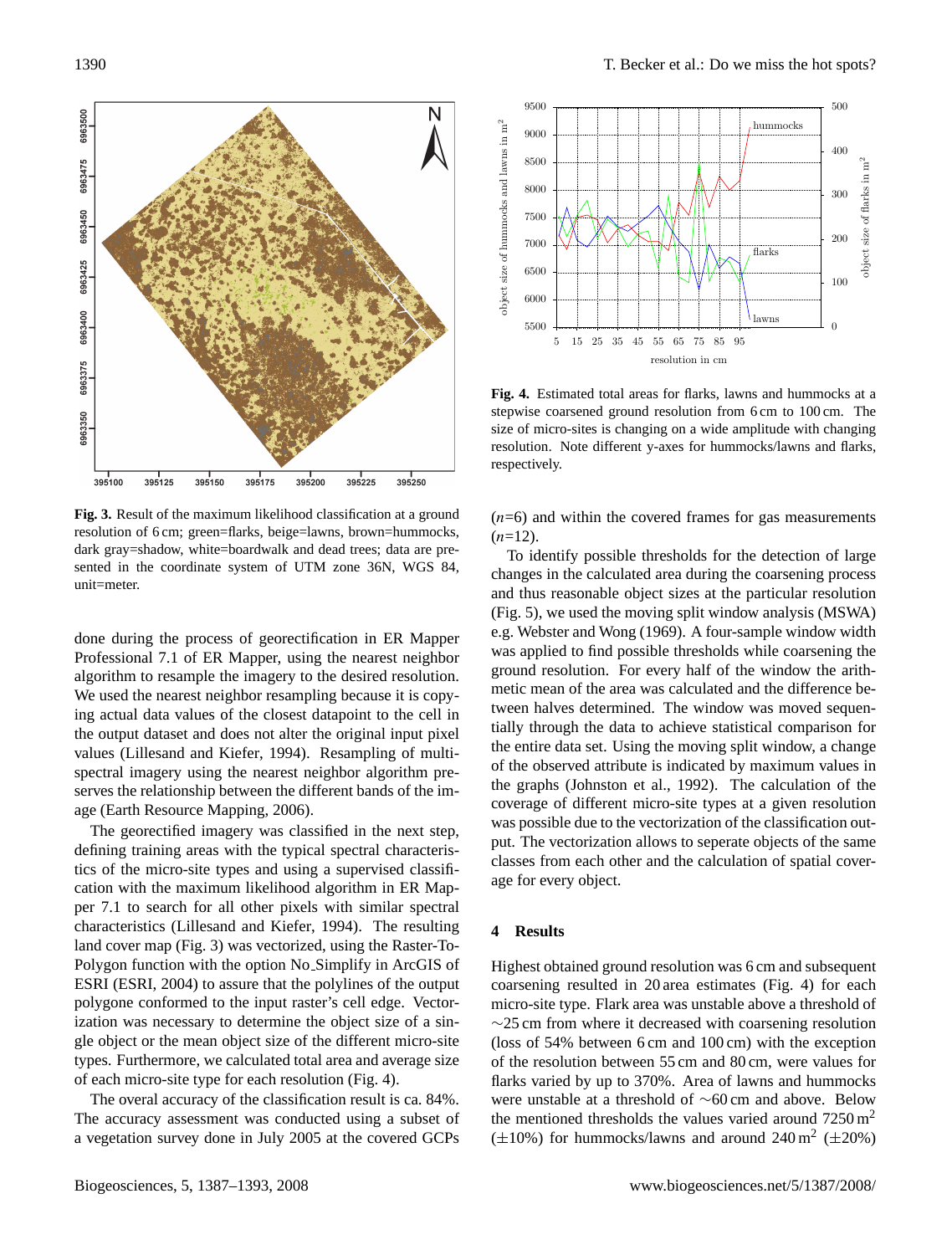

<span id="page-4-0"></span>**Fig. 5.** Moving split window analysis of the total area covered by flarks, lawns and hummocks; the squared distances between the halves of the windows (y-axes) is plotted against the resolution (xaxes); the plot is showing the combined result of all three microsites, where the left y-axis belongs to lawn (blue) and hummocks (red) and the right y-axis to the flarks (green). Values on the left axis have to be multiplied by 100 000.

for flarks, respectively. Hence we called the range below the thresholds "stable" (Fig. [4\)](#page-3-1). This observation was confirmed by the result of the MSWA, where the peaks indicated possible thresholds at 25 cm and 65 cm (Fig. [5\)](#page-4-0) for either flarks or lawns and hummocks.

and hummocks behave nearly as mirror images of each other Coarser resolutions resulted in a linear increase of hummocks and a concurrent decrease in lawns (21% change between 6 cm and 100 cm). The large fluctuation in the class of flarks between a resolution of 55 cm and 80 cm is showing the unreliability of the data at these resolution. In comparison to these uncertainties, Fig. [5](#page-4-0) is showing a threshold for the class of flarks at a resolution of 60 cm. Due to the small contribution of flarks to the total area, estimates of lawns (Fig. [4\)](#page-3-1). The amount of single objects in the classes of lawns and hummocks and their close spatial relationship is causing a give-and-take between these two classes at their common border. Hence the spatial representation of the two major classes depend on each other and a changing of much smaller classes has no substantial effect.

Seasonal gas fluxes differed between micro-site types (Ta-ble [2\)](#page-5-8) with flarks emitting the most  $CH<sub>4</sub>$  per area and hummocks taking up most of the  $CO<sub>2</sub>$  per area. Seasonal DOC export was calculated as  $0.09 \pm 0.02$  gC/m<sup>2</sup>, representing only 0.23% of the seasonal carbon balance. Taken together, the generalizations in lower resolution imagery led to biased area estimates for the individual micro-site types (Fig. [4\)](#page-3-1), and thus at a resolution of 100 cm to an overestimation of total CO<sup>2</sup> uptake of ∼5.2% (Fig. [6a](#page-4-1)) and an underestimation of total CH<sup>4</sup> emission of ∼6.2% (Fig. [6b](#page-4-1)).



<span id="page-4-1"></span>**Fig. 6.** Seasonal gas fluxes, calculated for the area of every microsite type (green=flarks, blue=lawns, red=hummocks) at changing resolutions; **(a)** seasonal fluxes of CH4-C, grouped by resolution; at a resolution of 100 cm an underestimation of ∼6% of the total CH4- C emission is shown; **(b)** fluxes of CO<sub>2</sub>-C, grouped by resolution; using a resolution of 100 cm instead of 6 cm lead to an overestimation of total CO<sub>2</sub>-C uptake of ~5%.

The accuracy of spatial gas flux estimations in this approach is highly related to the ground resolution of the imagery used for the classification. Due to stronger generalization at a smaller scale the loss of small objects is increasing by coarsening the pixel size.

For every micro-site the lowest possible detection threshold, indicated by the peak, is located at a ground resolution of 25 cm. The next possible threshold for every micro-site is at a ground resolution of 60 cm.

# **5 Discussion**

The underestimation of CH<sub>4</sub> fluxes at lower resolution, caused by the underestimated area of flarks and lawns, leads to a conservative approximation of the CH<sub>4</sub> fluxes in the particular area. Using a ground resolution of 100 cm the net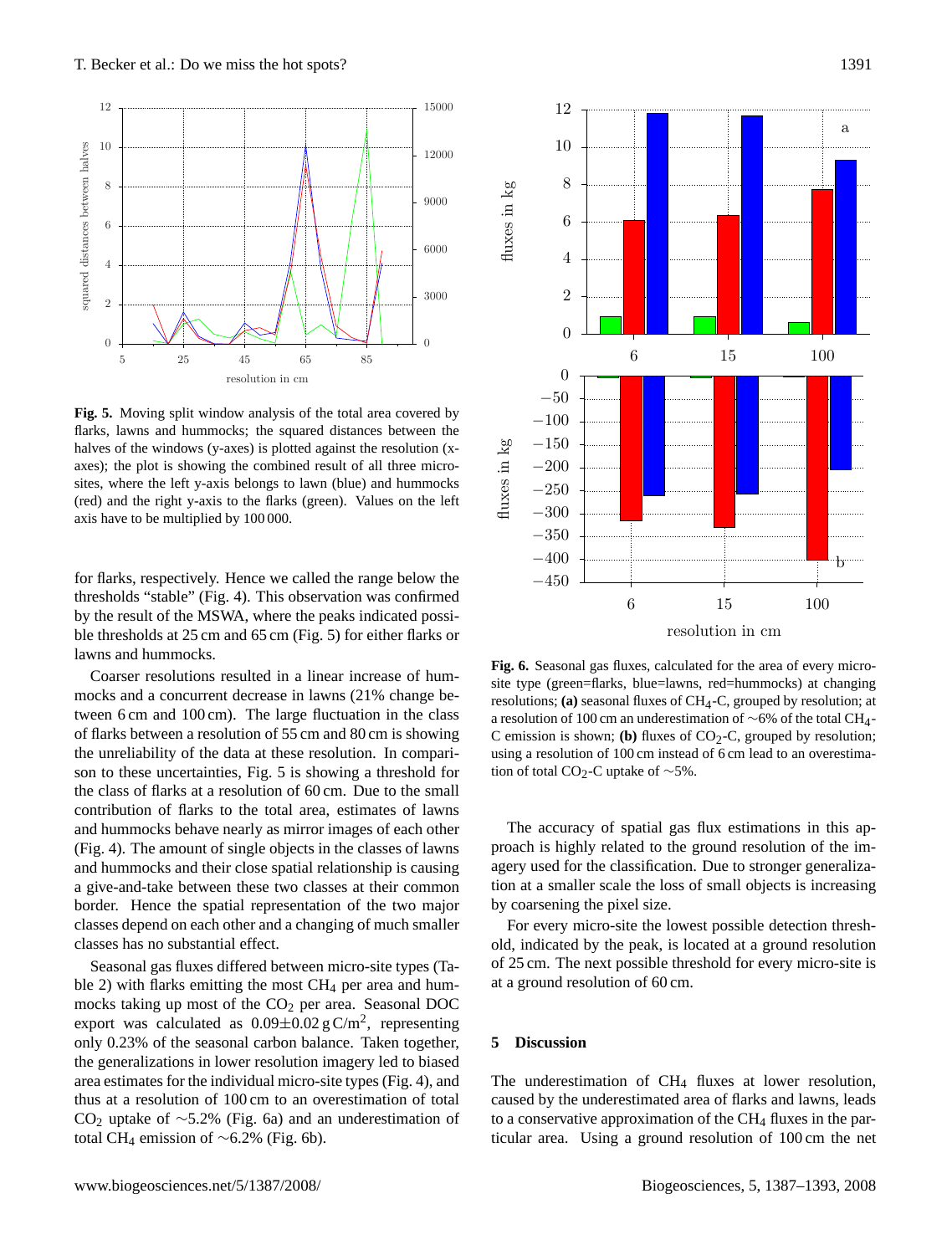<span id="page-5-8"></span>Table 2. Seasonal gas fluxes of CH<sub>4</sub>-C and CO<sub>2</sub>-C for every microsite type ( $\pm$  as the 95% confidence interval), estimated from closed chamber measurements; the DOC value is an estimate for the complete catchment.

|                     | flarks                                                                 | lawns                                                                  | hummocks                                                               |
|---------------------|------------------------------------------------------------------------|------------------------------------------------------------------------|------------------------------------------------------------------------|
| $CH_4-C$<br>$CO2-C$ | $3.71 \pm 0.06$ g/m <sup>2</sup><br>$-13.82 \pm 0.28$ g/m <sup>2</sup> | $1.65 \pm 0.04$ g/m <sup>2</sup><br>$-36.33 \pm 0.50$ g/m <sup>2</sup> | $0.85 \pm 0.02$ g/m <sup>2</sup><br>$-43.95 \pm 0.79$ g/m <sup>2</sup> |
| DOC export flux     |                                                                        | $0.09 \pm 0.02$ g C/m <sup>2</sup>                                     |                                                                        |

ecosystem carbon uptake is overestimated by  $\sim$ 2.13 g/m<sup>2</sup> (∼5.5%) in the sample area, compared to the highest resolution of 6 cm. Using land-cover maps with even lower resolutions [\(Takeuchi et al.,](#page-6-8) [2003\)](#page-6-8), would very likely increase this effect.

The fluctuation of the values in Fig. [4](#page-3-1) is very likely the effect of a changing pixel pattern when resampling the imagery. Furthermore, the selection of the training area for the algorithm and the variety of pixel values within this area adds fluctuations to the graphs. The effect that the area estimates of lawns and hummocks behave nearly as mirror images of each other (Fig. [4\)](#page-3-1) is (1) related to the relatively small contribution of flarks to the area and (2) probably also related to the resampling and classification method.

As shown in Fig. [4,](#page-3-1) the total area of individual micro-site types, depending entirely on the size and number of the associated polygones, is altered with changing resolution. On the one hand, this is caused by the generalization of details from high to lower resolution data [\(Jensen,](#page-5-9) [2000\)](#page-5-9). On the other hand, it is more difficult to identify smaller objects at lower resolutions, leading to errors during the classification process [\(Markham and Townshend,](#page-6-9) [1981\)](#page-6-9). It is also possible that the classification result is influenced by the data distribution, considering that the maximum likelihood algorithm assumes a normal distribution of the band data [\(Leica](#page-6-10) [Geosystems GIS and Mapping,](#page-6-10) [2003\)](#page-6-10).

The result of the MSWA indicates possible thresholds for the resolution of the imagery (Fig. [5\)](#page-4-0). To achieve reasonable classification results in a peatland like Salmisuo a ground resolution of 25 cm is recommended to analyze small microsites (e.g. flarks). To analyze micro-sites as lawns and hummocks a ground resolution of 60 cm seems to be adequate. Both thresholds show that very high satellite imagery still tends to misjudge the distribution of the micro-sites (plant communities) in small patterned peatlands.

#### **6 Conclusions**

We show that based on differing ground resolution of the land-cover map substantially different areas for individual micro-site types are calculated. This influences the calculation of the carbon balance since gas fluxes between the ecosystem and the atmosphere are measured at representative spots of each micro-site type and then multiplied by the micro-site area. In particular small micro-sites, which are often biogeochemical hot-spots, (e.g. wet areas emitting CH4), tend to be affected. In our field site, a ground resolution of 25 cm appears to be necessary for the detection of these biogeochemical hot-spots with respect to  $CH_4$  emission. A resolution of 60 cm appears sufficient for a representative detection of larger micro-site types as well as with respect to  $CO<sub>2</sub>$ fluxes for all micro-sites types.

*Acknowledgements.* Funding for this study was provided by a Sofja Kovalevskaja Research Award and two grants from the German Science Foundation (DFG) to M. Wilmking (WI 2680/1-1, WI 2680/2-1). I. Forbrich was supported by a Fellowship from the German Federal Environmental Foundation (DBU). T. Becker was partly supported by the German Academic Exchange Service (DAAD). We thank the Umweltbundesamt for support for B. Thees and all colleagues of the "Carbon in Peatlands" Conference in Wageningen for helpful discussions. Furthermore, we like to thank A. Roberts of the S. Fraser University in Burnaby, Canada for the use of his remote sensing laboratory and S. Wolf of the ETH Zurich, Switzerland for the generative and enjoyable discussions.

Edited by: T. R. Christensen

#### **References**

- <span id="page-5-0"></span>Alm, J., Talanov, A., Saarnio, S., Silvola, J., Ikkonen, E., Aaltonen, H., Nykänen, H., and Martikainen, P. J.: Reconstruction of the carbon balance for microsites in a boreal oligotrophic pine fen, Finland, Oecologia, 110, 423–431, 1997.
- <span id="page-5-1"></span>Bubier, J., Moore, T., Savage, K., and Crill, P.: A comparison of methane flux in a boreal landscape between a dry and a wet year, Global Biogeochem. Cy., 19, GB1023, doi:10.1029/ 2004GB002351, 2005.
- <span id="page-5-5"></span>Earth Resource Mapping: ER Mapper Professional 7.1 Tutorial, Earth Resource Mapping, San Diego, CA, 2006.
- <span id="page-5-6"></span>ESRI: ArcGIS 9 – Geoprocessing Commands, Quick Reference Guide, ESRI, Redlands, CA, 2004.
- <span id="page-5-2"></span>Finnish Meteorological Institute: Climatic Statistics of Finland, 2002.
- <span id="page-5-9"></span>Jensen, J. R.: Remote sensing of the environment: an earth resource perspective, Prentice-Hall Inc., 2000.
- <span id="page-5-7"></span>Johnston, C. A., Pastor, J., and Pinay, G.: Landscape Boundaries: Consequences for Biotic Diversity and Ecological Flows, chap. Quantitative Methods for Studying Landscape Boundaries, Springer-Verlag New York, Inc, 107–125, 1992.
- <span id="page-5-4"></span>Kettunen, A.: Short-term carbon dioxide exchange and environmental factors in a boreal fen, Verh. Internat. Verein. Limnol., 27, 1–5, 2000.
- <span id="page-5-3"></span>Kutzbach, L., Schneider, J., Sachs, T., Giebels, M., Nykänen, H., Shurpali, N. J., Martikainen, P. J., Alm, J., and Wilmking, M.: CO2 flux determination by closed-chamber methods can be seriously biased by inappropriate application of linear regression, Biogeosciences, 4, 1005–1025, 2007a,
	- [http://www.biogeosciences.net/4/1005/2007/.](http://www.biogeosciences.net/4/1005/2007/)